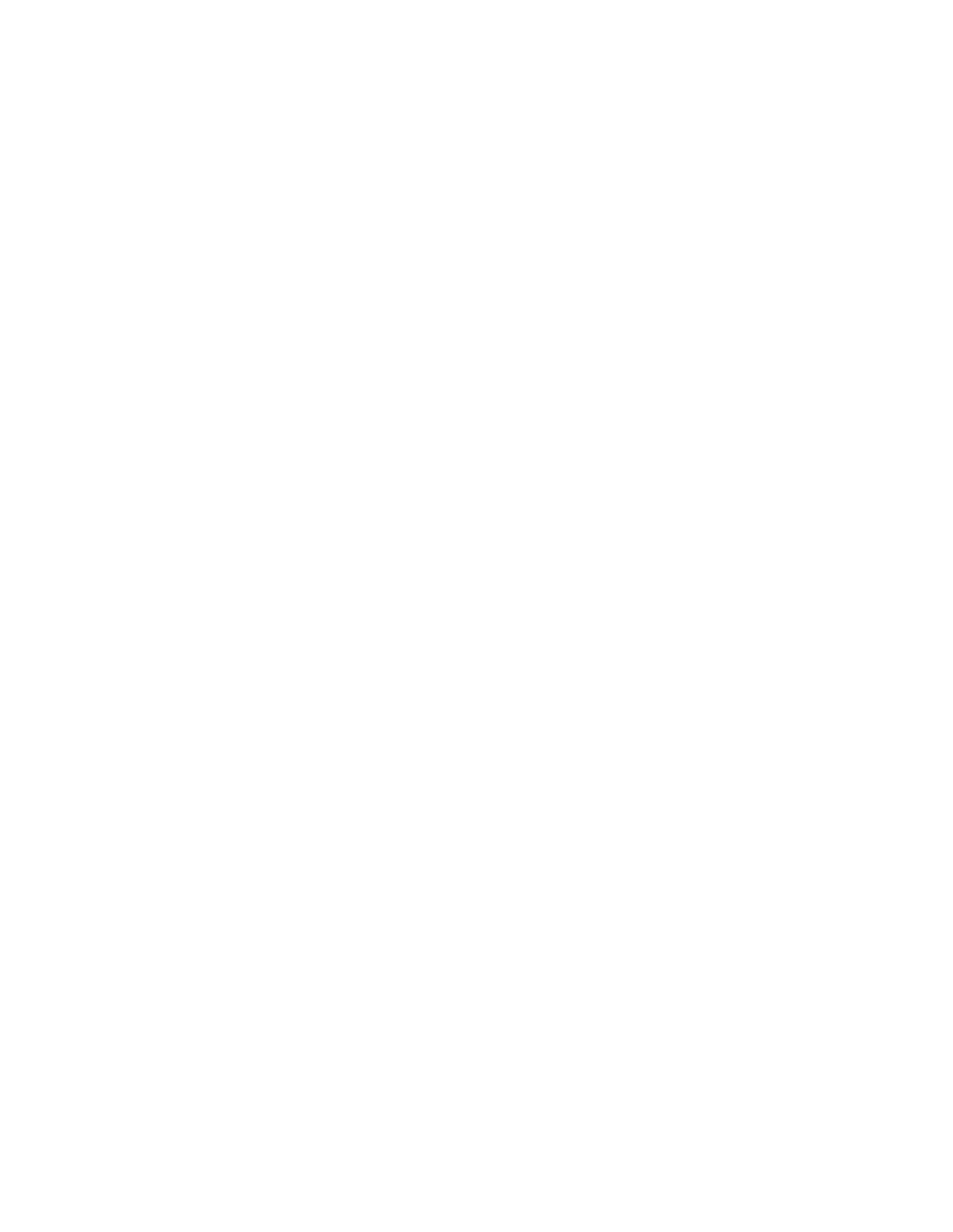# **Table of Contents**

| General Information on the Square Bay Sewage Treatment Facility Loan Authorization1  |
|--------------------------------------------------------------------------------------|
| Square Bay Sewage Treatment Facility Loan Authorization Bylaw No. 707, 20163         |
| Square Bay Community Sewage Treatment System Service Establishing Bylaw No.          |
| Notice of Alternative Approval Process – as published in the Coast Reporter February |
|                                                                                      |
|                                                                                      |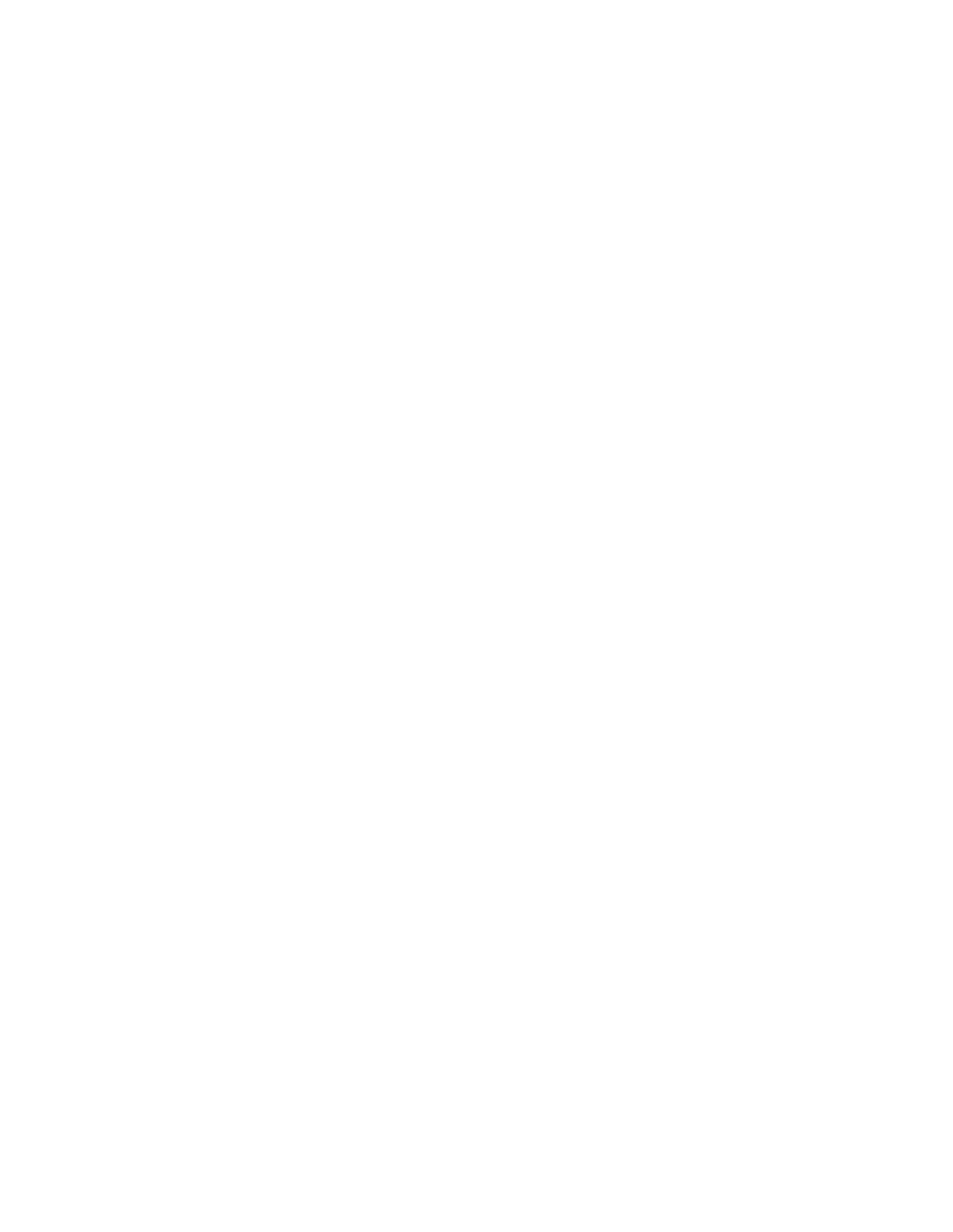

### **General Information on**

# *Square Bay Sewage Treatment Facility Loan Authorization Bylaw No. 707, 2016* **and**  *Square Bay Community Sewage Treatment System Service Establishing Bylaw No. 1085, 2016*

The Sunshine Coast Regional District (SCRD) is proceeding with an Alternative Approval Process (AAP) for *Square Bay Community Sewage Treatment System Service Establishing Bylaw No. 1085, 2016* and *Square Bay Sewage Treatment Facility Loan Authorization Bylaw No. 707, 2016.* 

Bylaw No. 1085 establishes a service for the purpose of providing sewage collection, treatment and disposal within a portion of Electoral Area B – Halfmoon Bay.

Bylaw No. 707 provides for the borrowing of up to \$280,000 over a twenty year term for debt incurred by the design, construction and replacement of the Square Bay Sewage Treatment Facility which will provide sewage treatment services for residents within the service area defined by *Square Bay Community Sewage Treatment System Service Establishing Bylaw No. 1085, 2016*.

#### **Project Background**

The existing Square Bay Sewage Treatment Plant has been in operation for over 40 years. In 2015, a condition assessment of the Treatment Plant identified a number of deficiencies and confirmed that the Plant is currently operating at or beyond it's expected useful life and is in urgent need of replacement. The poor condition of the Treatment Plant also highlighted concerns regarding the Plant's close proximity to an intertidal lagoon and the high risk of contamination if the tanks or system were to catastrophically fail.

In October 2016, the SCRD was notified that a grant application was approved for a maximum of \$697,303 for the design and replacement of the Square Bay Wastewater Treatment Plant. To make up the balance of the estimated total project cost of \$977,303, the SCRD Board resolved to pursue borrowing of up to \$280,000 over a 20 year term.

#### **The AAP**

The question posed by this AAP is whether the SCRD can establish the service area and proceed with long term borrowing (20 years) to fund this project.

#### **What do I do?**

If you are an eligible elector and **opposed** to the SCRD establishing a service area and using long term borrowing for replacement of the Square Bay Sewage Treatment Plant, you may submit an Elector Response Form.

If you support the SCRD taking the required actions noted above to proceed with the replacement of the Square Bay Sewage Treatment Plant, you do not need to do anything.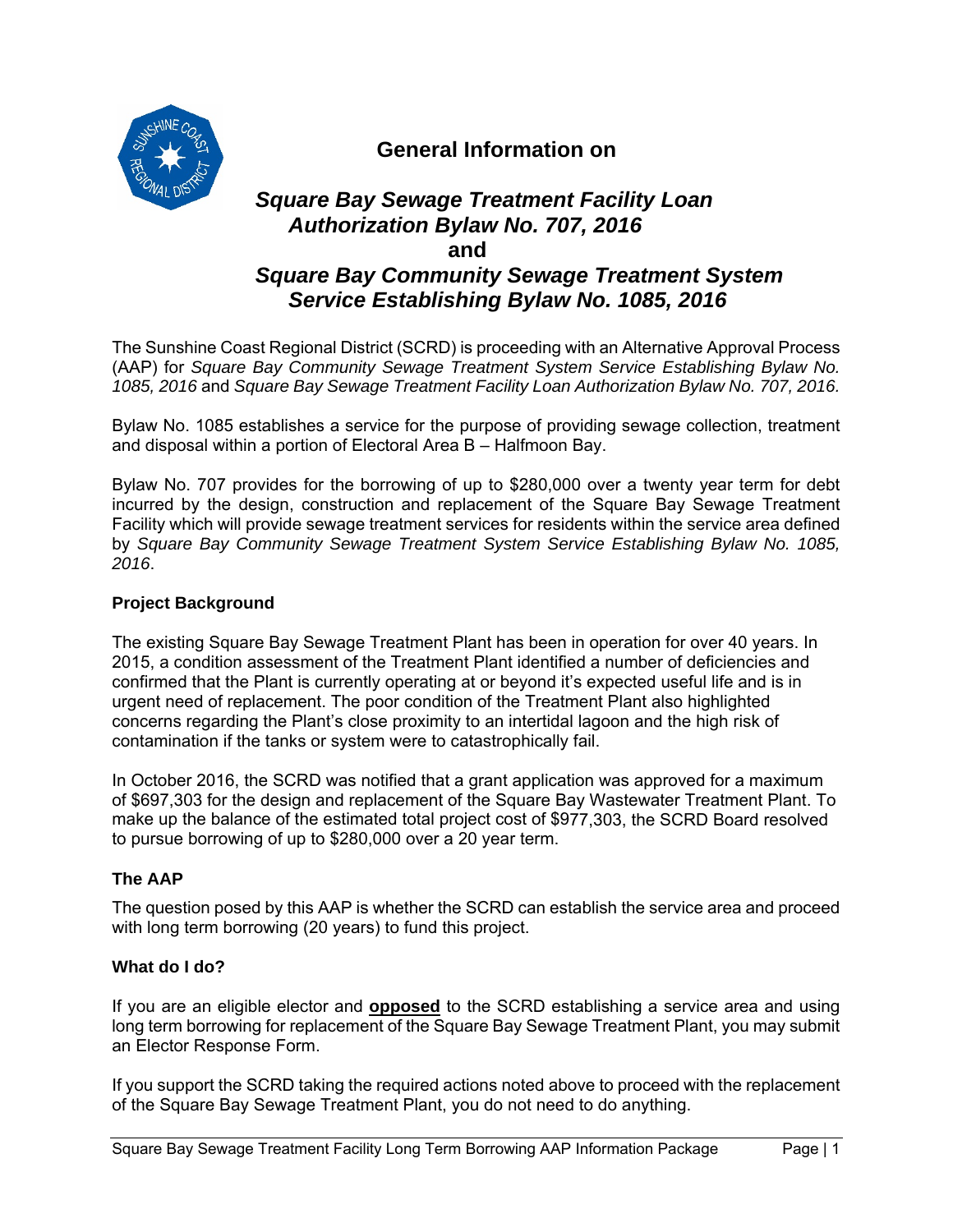#### **Who can I contact for more information?**

More information on the AAP may be obtained by contacting Angie Legault, Senior Manager, Administration & Legislative Services/Corporate Officer at the SCRD office at 1975 Field Road or by telephone at 604-885-6825 or Sherry Reid, Deputy Corporate Officer at 604-885-6813.

Information on the sewage treatment project may be obtained from the Infrastructure Services Department at 604-885-6806.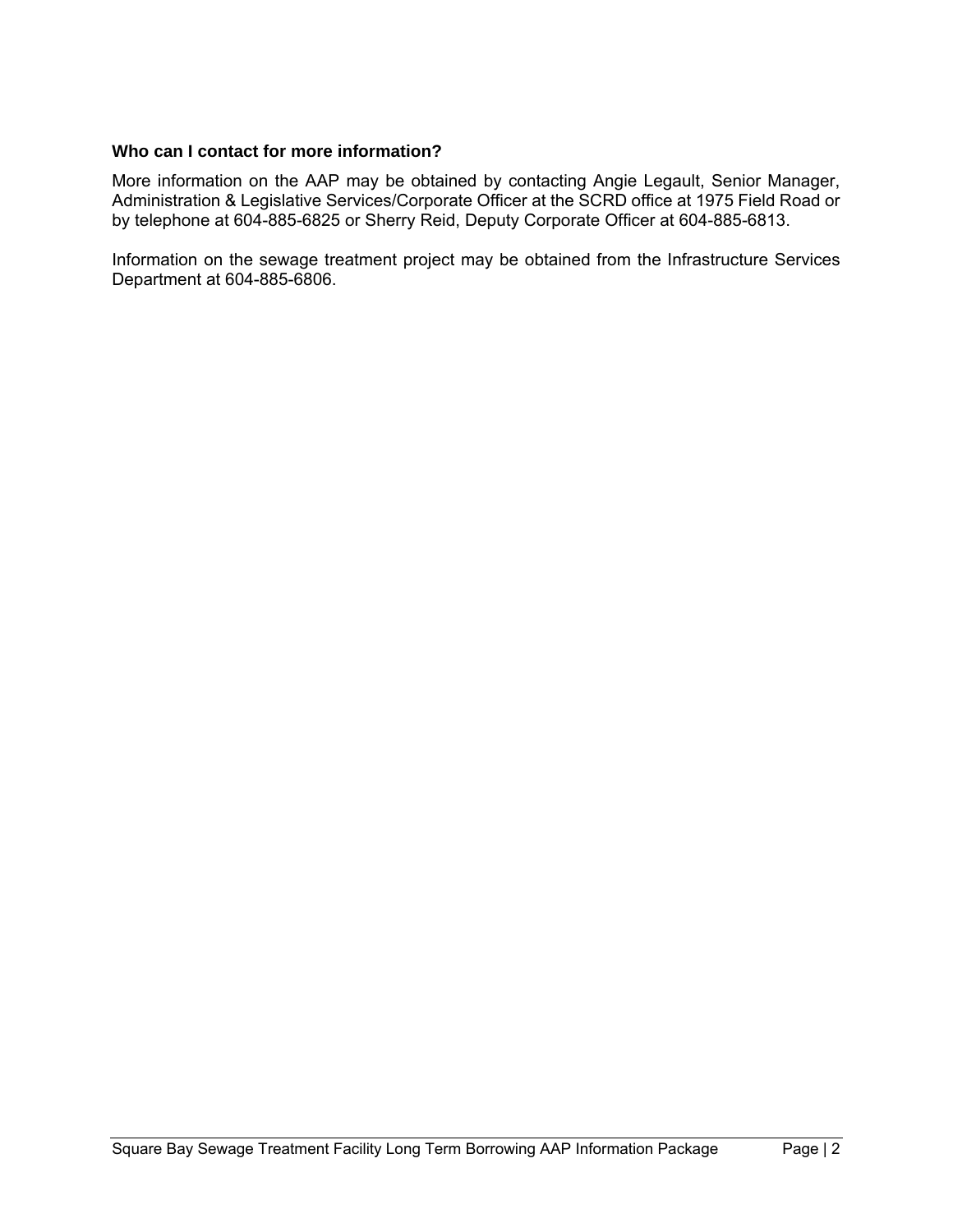#### **Sunshine Coast Regional District**

#### **Bylaw No. 707**

A bylaw to authorize the borrowing of up to Two Hundred and Eighty Thousand Dollars for the design and construction of the Square Bay Sewage Treatment Facility

WHEREAS the Board of the Sunshine Coast Regional District has established by Bylaw No. 1085, a service for the purpose of operation and maintenance of the Square Bay Sewage Treatment System;

AND WHEREAS the Board of the Sunshine Coast Regional District wishes to construct improvements to replace the Square Bay Sewage Treatment Facility;

AND WHEREAS the Board of the Sunshine Coast Regional District wishes to borrow for debt incurred by the design and construction of said replacement (the "Works");

AND WHEREAS the estimated cost of the Works, including expenses incidental thereto, that is not covered by other sources of revenue, is the sum of Two Hundred and Eighty Thousand Dollars (\$280,000) which is the amount of debt created by this bylaw;

AND WHEREAS the maximum term for which a debenture may be issued to secure the debt created by this bylaw is for a term not to exceed twenty years;

AND WHEREAS the authority to borrow under this bylaw expires five years from the date on which this bylaw is adopted;

AND WHEREAS the Board of the Sunshine Coast Regional District has obtained the approval of electors in the entire Square Bay Community Sewage Treatment service area by alternative approval process in accordance with section 345(1) of the *Local Government Act* and Section 86 of the *Community Charter*;

NOW THEREFORE, the Board of the Sunshine Coast Regional District in open meeting assembled, enacts as follows:

- 1. This bylaw may be cited as *Square Bay Sewage Treatment Facility Loan Authorization Bylaw No. 707, 2016*.
- 2. The Board is hereby empowered and authorized: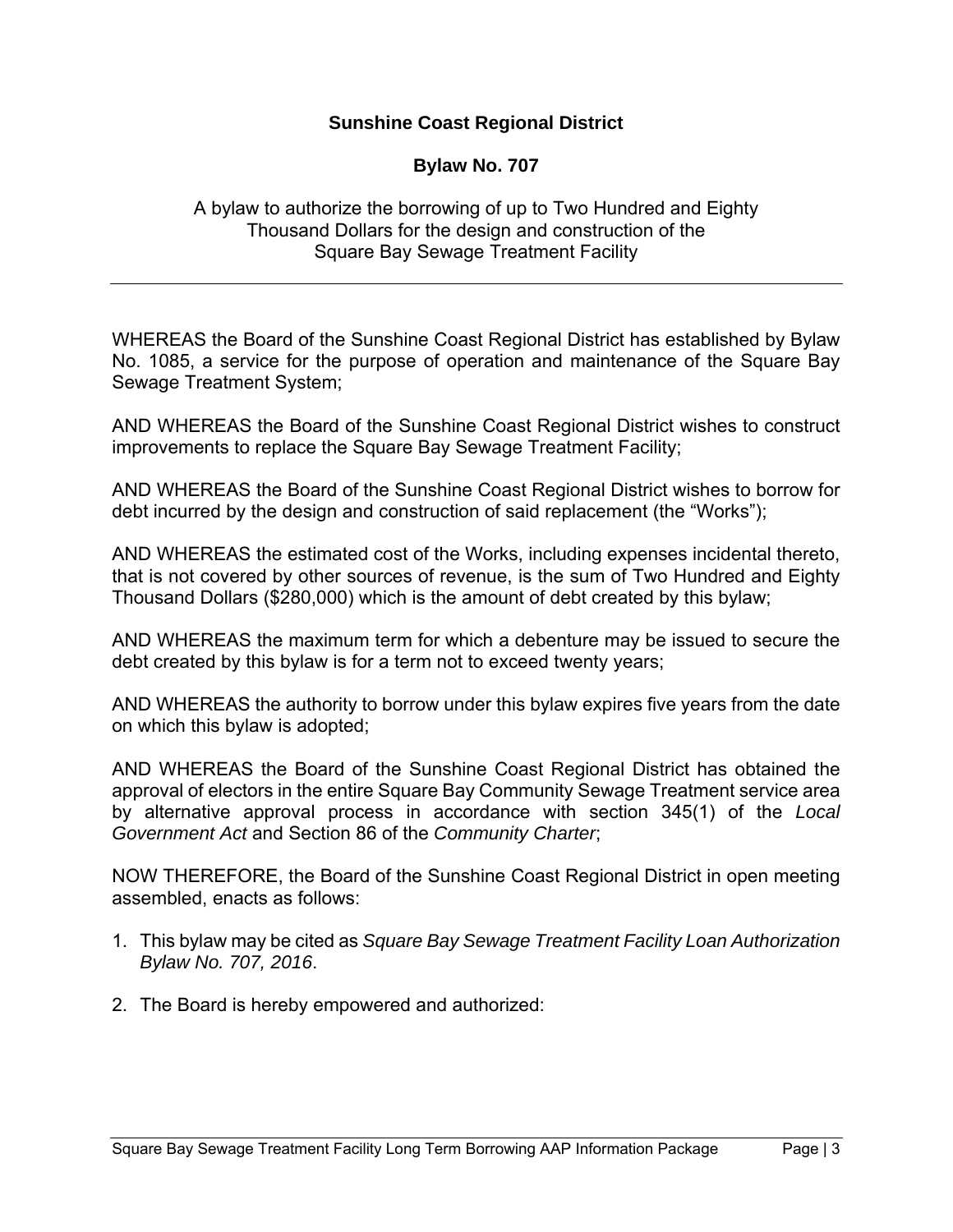- a) To borrow upon the credit of the Regional District a sum not exceeding Two Hundred and Eighty Thousand Dollars (\$280,000);
- b) To acquire all such real property, easements, rights-of-way, licenses, rights or authorities as may be requisite or desirable for or in connection with the design and construction of the Square Bay Sewage Treatment Facility replacement project.
- 3. The maximum term for which debentures may be issued to secure the debt created by this bylaw is twenty years.

| <b>READ A FIRST TIME</b>                                                 | this | 8 <sup>th</sup>  | day of | December, 2016 |  |  |  |
|--------------------------------------------------------------------------|------|------------------|--------|----------------|--|--|--|
| <b>READ A SECOND TIME</b>                                                | this | 8 <sup>th</sup>  | day of | December, 2016 |  |  |  |
| <b>READ A THIRD TIME</b>                                                 | this | 8 <sup>th</sup>  | day of | December, 2016 |  |  |  |
| APPROVED BY THE INSPECTOR OF MUNICIPALITIES                              | this | 25 <sup>th</sup> | day of | January, 2017  |  |  |  |
| RECEIVED THE APPROVAL OF THE ELECTORS BY<br>ALTERNATIVE APPROVAL PROCESS |      |                  |        |                |  |  |  |
|                                                                          | this |                  | day of |                |  |  |  |
|                                                                          |      |                  |        |                |  |  |  |

ADOPTED this day of

 $\frac{1}{2}$  , and the contract of the contract of the contract of the contract of the contract of the contract of the contract of the contract of the contract of the contract of the contract of the contract of the contract CORPORATE OFFICER

 $\frac{1}{2}$  , and the contract of the contract of the contract of the contract of the contract of the contract of the contract of the contract of the contract of the contract of the contract of the contract of the contract **CHAIR CHAIR**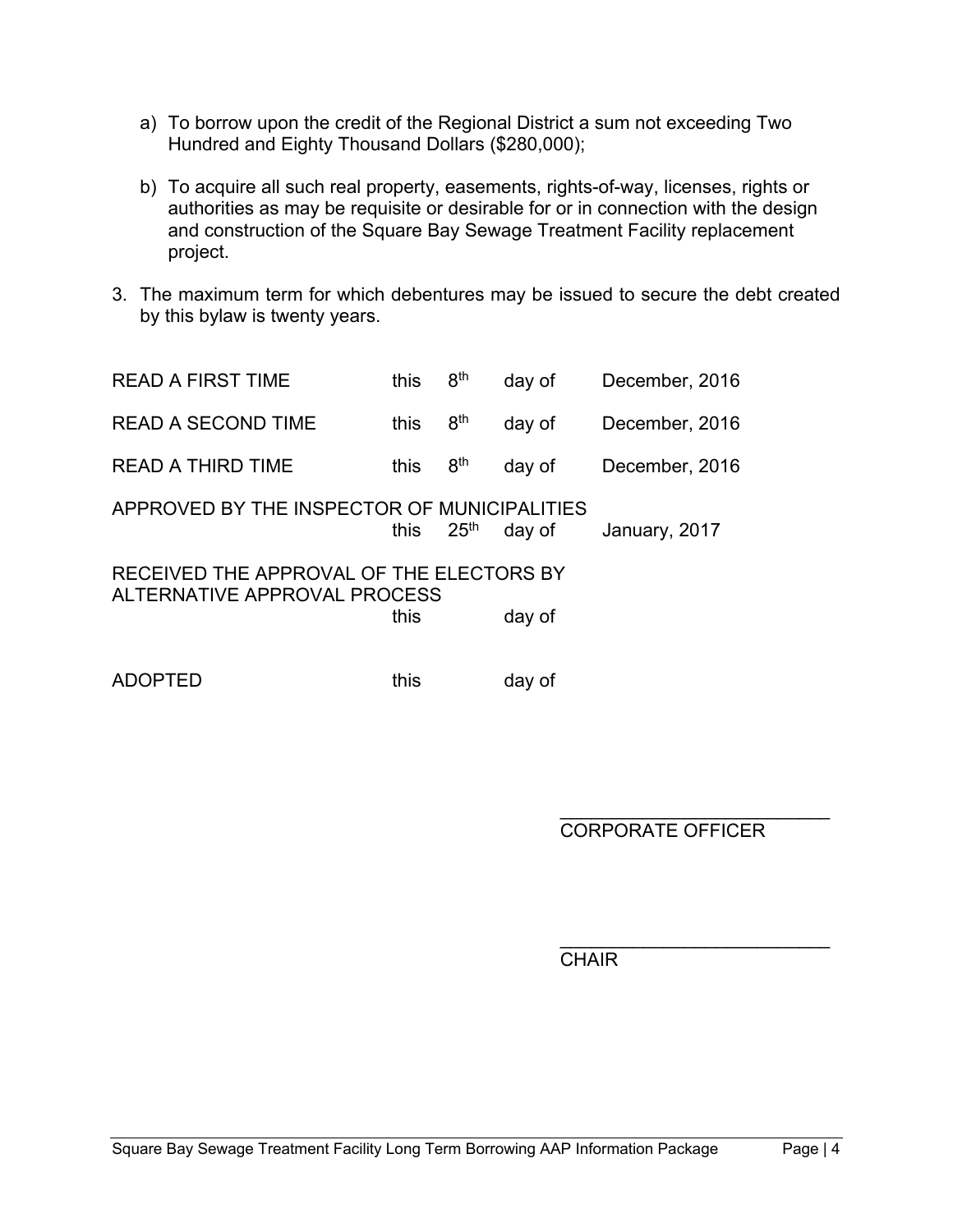#### **SUNSHINE COAST REGIONAL DISTRICT**

#### **BYLAW NO. 1085**

A bylaw to establish a service for the purpose of operation and maintenance of the Square Bay Sewage Treatment System

WHEREAS the Board of the Sunshine Coast Regional District wishes to establish a service area for the Square Bay Community Sewage Treatment System for the purpose of sewage collection, treatment and disposal within a portion of Electoral Area "B" – Halfmoon Bay;

AND WHEREAS the Director for Electoral Area B – Halfmoon Bay has consented to the adoption of this bylaw;

NOW THEREFORE the Board of Directors of the Sunshine Coast Regional District, in open meeting assembled, enacts as follows:

- 1. This bylaw may be cited as *Square Bay Community Sewage Treatment System Service Establishing Bylaw No. 1085, 2016.*
- 2. The Regional Board hereby establishes a service to provide sewage treatment services to the Square Bay area within a portion of Electoral Area B – Halfmoon Bay.
- 3. The boundaries of the service area are the boundaries as outlined on Schedule "A" attached to, and forming part of this bylaw.
- 4. The participant in the service established under Section 2 of this Bylaw is Electoral Area B – Halfmoon Bay.
- 5. Cost Recovery

As provided for in Section 378 of the *Local Government Act*, the annual cost of providing the service shall be recovered by one or more of the following:

- (a) property value tax imposed in accordance with Division 3 of the *Local Government Act*;
- (b) parcel taxes imposed in accordance with Division 3 of the *Local Government Act*;
- (c) fees and charges imposed under section 397 of the *Local Government Act*;
- (d) revenues raised by other means authorized by the *Local Government Act* or another Act;
- (e) revenues received by way of agreement, enterprises, gift, grant or otherwise.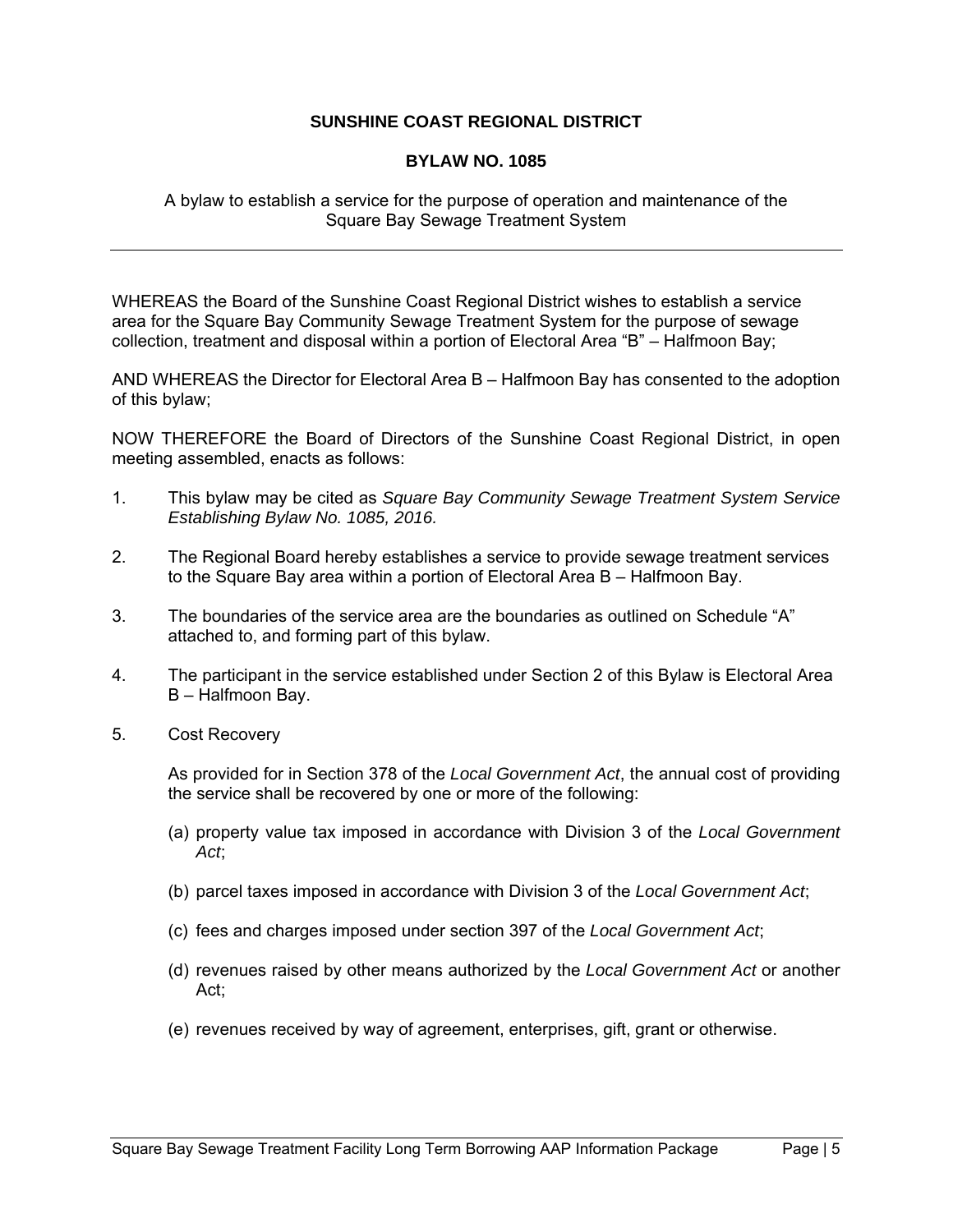#### 6. Maximum Cost

In accordance with Section 339 (1) (e) of the *Local Government Act*, the maximum annual amount that may be requisitioned for the cost of the Service is a property value tax rate of \$2.32/\$1000 applied to the net taxable value of land and improvements in the Service Area.

| <b>READ A FIRST TIME</b>                                             | this | 8 <sup>th</sup>  | day of | December, 2016 |
|----------------------------------------------------------------------|------|------------------|--------|----------------|
| <b>READ A SECOND TIME</b>                                            | this | 8 <sup>th</sup>  | day of | December, 2016 |
| READ A THIRD TIME                                                    | this | 8 <sup>th</sup>  | day of | December, 2016 |
| APPROVED BY THE INSPECTOR OF MUNICIPALITIES                          | this | 25 <sup>th</sup> | day of | January, 2017  |
| RECEIVED APPROVAL OF THE ELECTORS BY ALTERNATIVE<br>APPROVAL PROCESS | this |                  | day of |                |
| ADOPTED                                                              | this |                  | day of |                |

 $\overline{\phantom{a}}$  , which is a set of the set of the set of the set of the set of the set of the set of the set of the set of the set of the set of the set of the set of the set of the set of the set of the set of the set of th CORPORATE OFFICER

**CHAIR** 

 $\overline{\phantom{a}}$  , which is a set of the set of the set of the set of the set of the set of the set of the set of the set of the set of the set of the set of the set of the set of the set of the set of the set of the set of th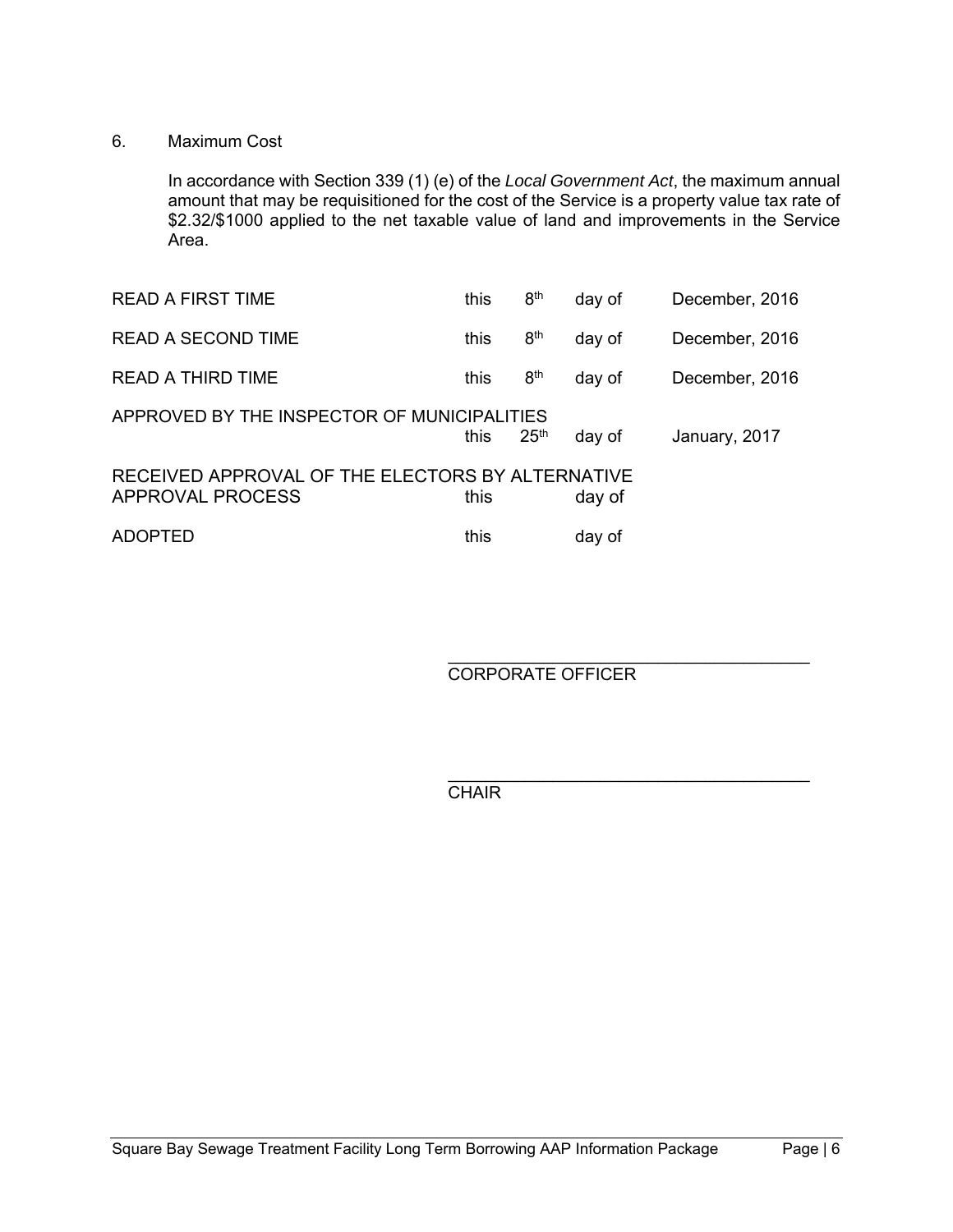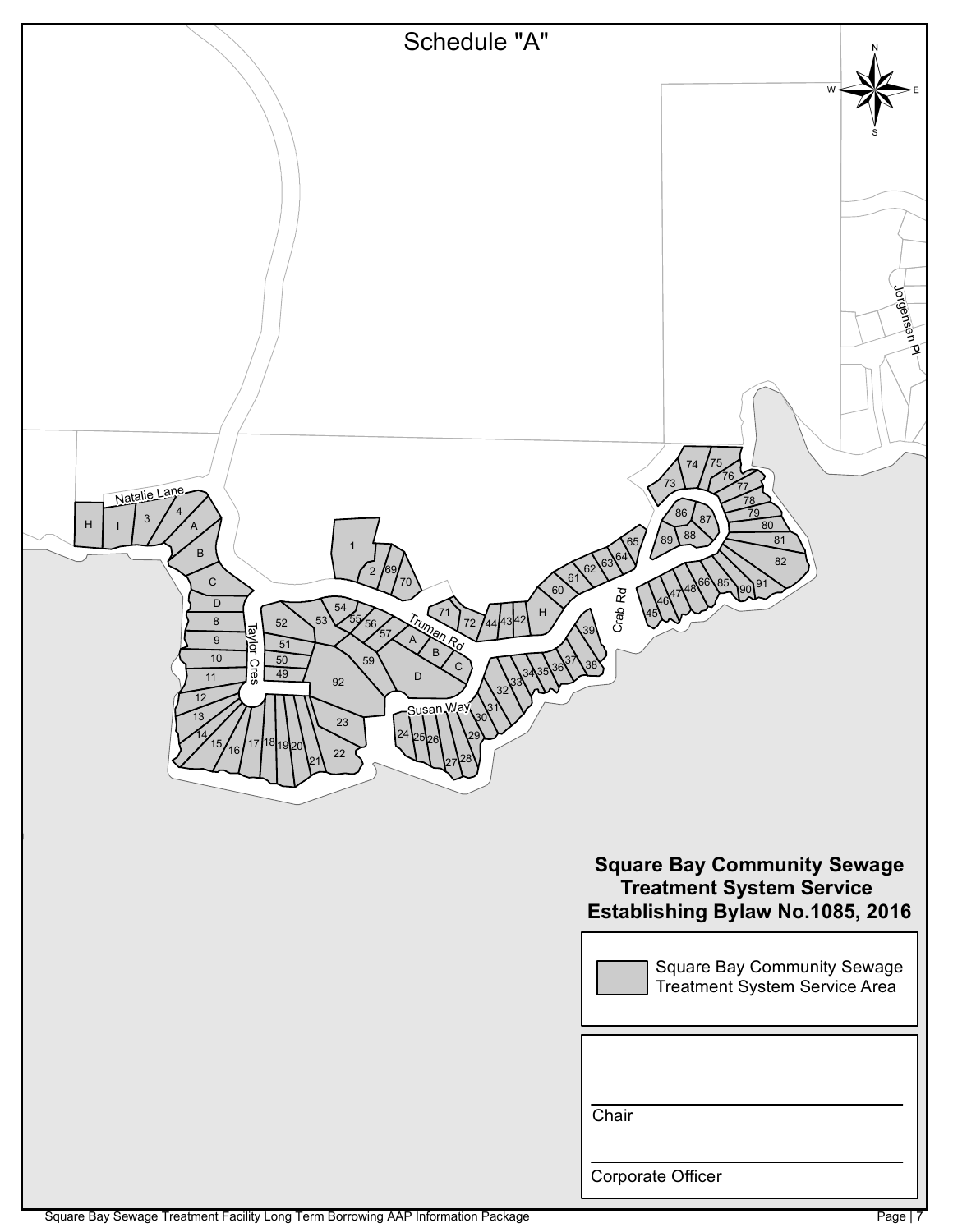#### **NOTICE OF ALTERNATIVE APPROVAL PROCESS**

#### *Square Bay Community Sewage Treatment System Service Establishing Bylaw No. 1085, 2016 Square Bay Sewage Treatment Facility Loan Authorization Bylaw No. 707, 2016*

**NOTICE IS HEREBY GIVEN THAT**, the Sunshine Coast Regional District (SCRD) proposes to adopt *Square Bay Community Sewage Treatment System Service Establishing Bylaw No. 1085, 2016* and *Square Bay Sewage Treatment Facility Loan Authorization Bylaw No. 707, 2016.* 

*Square Bay Community Sewage Treatment System Service Establishing Bylaw No. 1085,* 2016 establishes a service for the purpose of providing sewage collection, treatment and disposal within a portion of Electoral Area B – Halfmoon Bay (as shown on the following map). The maximum amount that may be raised under this proposed bylaw is a property value tax rate of \$2.32/\$1000 applied to the net taxable value of land and improvements in the proposed service area.



*Square Bay Sewage Treatment Facility Loan Authorization Bylaw No. 707, 2016* provides for the borrowing of up to \$280,000 over a twenty year term for debt incurred for the design and construction of the sewage treatment facility.

The overall cost of the sewage treatment facility project is estimated to be \$977,303. Project funding will come from the following sources:

| Clean Water and Wastewater Fund grant contribution | \$697,303 |
|----------------------------------------------------|-----------|
| Twenty year debenture                              | \$280,000 |

The costs of the debt will be recovered through a parcel tax on properties in the Service Area which would result in an estimated \$218 increase to the annual parcel tax (per property) until the debt is retired.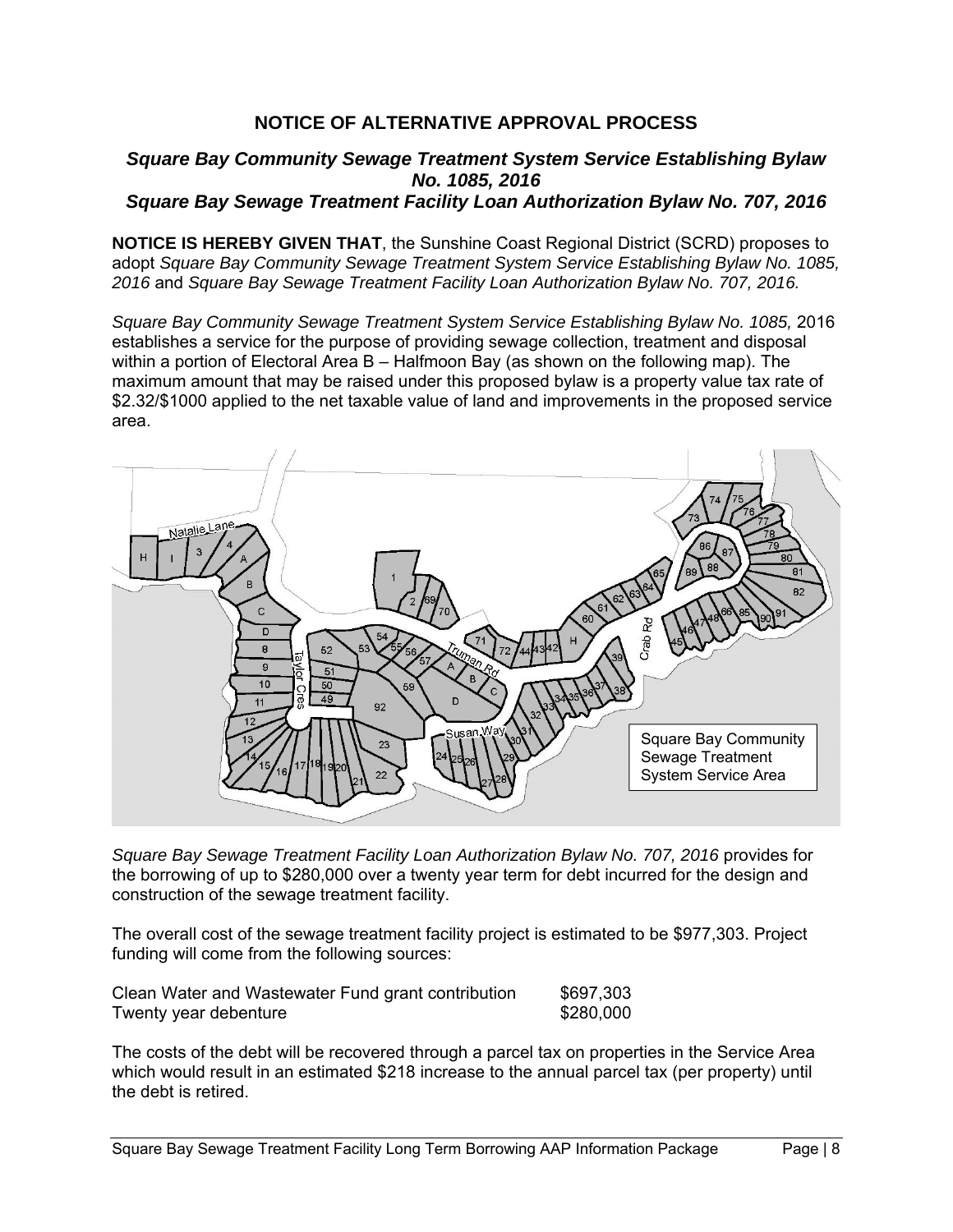More information on this matter can be viewed at the Sunshine Coast Regional District office, 8:30 a.m. to 4:30 p.m. Monday to Friday, except Statutory Holidays, at 1975 Field Road, Sechelt, BC.

The SCRD Board may adopt Bylaw Nos. 1085 and 707 and proceed with the borrowing as noted above if, after the deadline, elector response forms are certified by the Corporate Officer as having been signed by less than 10% of the eligible electors in the Square Bay Sewage Treatment Facility Service Area. If after the deadline elector response forms are certified by the Corporate Officer as having been signed by at least 10% of the eligible electors in the Service Area (calculated at **9** electors), the Board may not proceed with the bylaws without obtaining assent of the electors in a voting proceeding.

#### **Elector Response Forms**

The response of the electors must be in the form established by the SCRD. Forms are available at the SCRD office located at 1975 Field Road, Sechelt and on the SCRD website at www.scrd.ca. An accurate copy of the elector response form is also acceptable. For an elector response to be accepted it must meet the following conditions:

- only eligible electors within the Square Bay Sewage Treatment Facility Service Area are entitled to sign an elector response form;
- the full name of the elector must be stated;
- the residential address of the elector must be stated;
- the elector must sign the elector response form;
- if applicable, the address of the property in relation to which the person is entitled to vote as a non-resident property elector must be stated; and,
- the elector response form must be submitted to the Corporate Officer before the deadline.

Forms may be submitted in person or by mail to be received by the Corporate Officer at the Sunshine Coast Regional District office located at 1975 Field Road, Sechelt, B.C. V0N 3A1 **NO LATER THAN 4:30 P.M. on Tuesday, March 21, 2017**. Elector response forms must be in the possession of the Corporate Officer by this time as postmarks **WILL NOT** be accepted as date of submission. **ELECTOR RESPONSE FORMS MAY NOT BE RETURNED BY FAX OR EMAIL.** 

#### **Eligible Electors**

Resident Elector: You are entitled to submit an elector response form as a Resident Elector if you are 18 years or older on the date of submission of the elector response form, are a Canadian citizen, have resided in British Columbia for 6 months and in the Service Area described above for at least 30 days prior to signing the elector response form, and are not disqualified from voting by any enactment.

Non-Resident Property Elector: You may submit an elector response form as a Non-Resident Property Elector if you are 18 years or older on the date of submission of the elector response form, are a Canadian citizen, have resided in British Columbia for 6 months, have owned property in the Service Area described above for 30 days; are not disqualified from voting by any enactment and do NOT qualify as a Resident Elector. If there is more than one registered owner of the property (either as joint tenants or tenants in common) only one individual may, with the written consent of the majority, submit an elector response form. Property owned in whole or in part by a corporation does not qualify under the non-resident property elector provisions.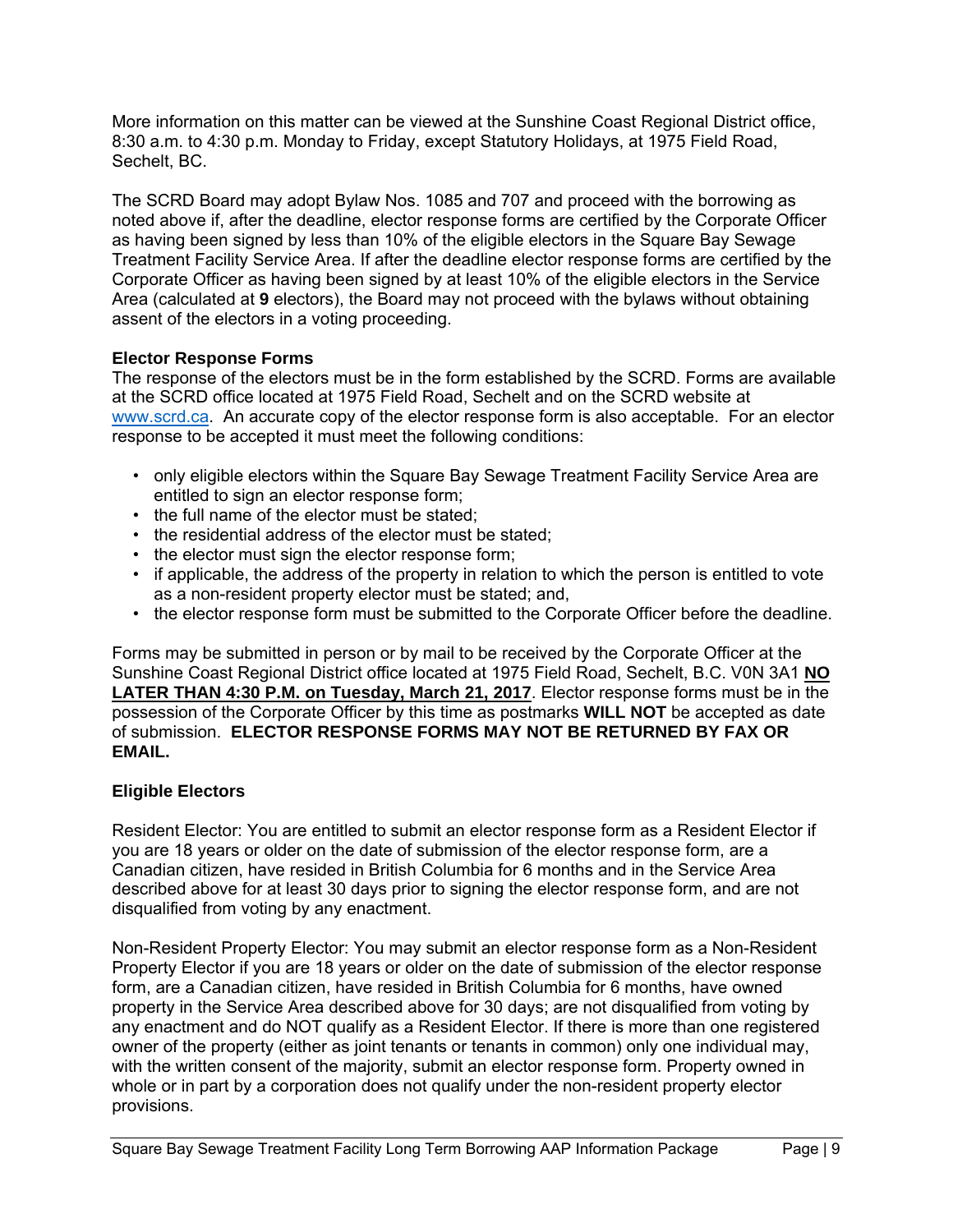More information on the AAP may be obtained by contacting Angie Legault, Senior Manager, Administration & Legislative Services/Corporate Officer at the SCRD office at 1975 Field Road or by telephone at 604-885-6825 or Sherry Reid, Deputy Corporate Officer at 604-885-6813. Information on the sewage treatment facility project may be obtained from the Infrastructure Services Department at 604-885-6806.

Angie Legault Corporate Officer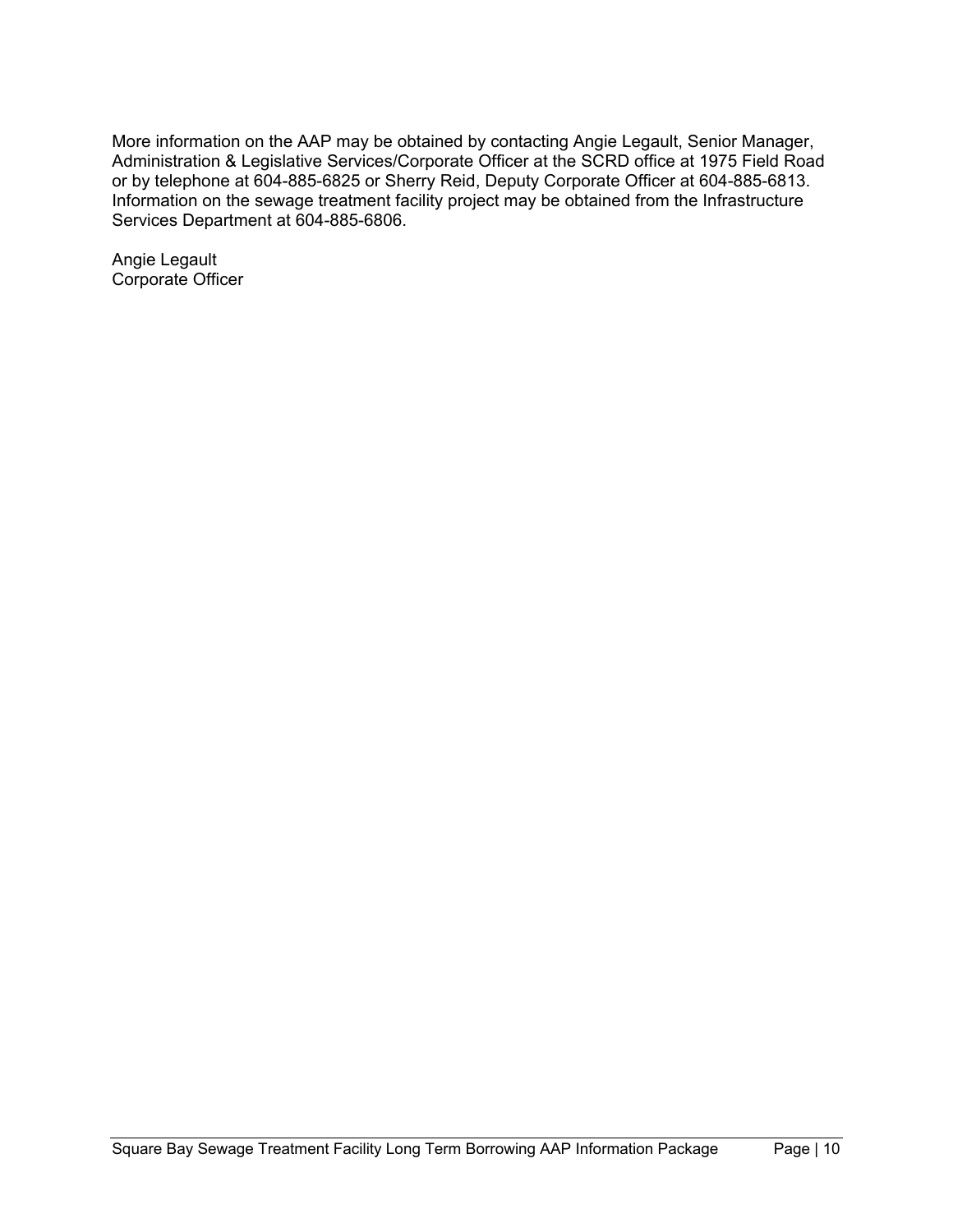# **Calculation of Eligible Electors**

The total number of electors of the area to which the approval process applies (the Square Bay Community Sewage Treatment service area) has been calculated at **92**.

The number of electors was calculated as follows:

The number of resident electors on the Provincial voters list in the Service Area, as received from Elections BC on March 30, 2016 **(87)**

*plus* 

The number of non-resident property electors currently registered for properties within the Service Area, excluding those who also reside within the Service Area **(5)**

Approval of the electors by alternative approval process is obtained if the number of elector responses received by the established deadline is less than 10% of this total **(9).**